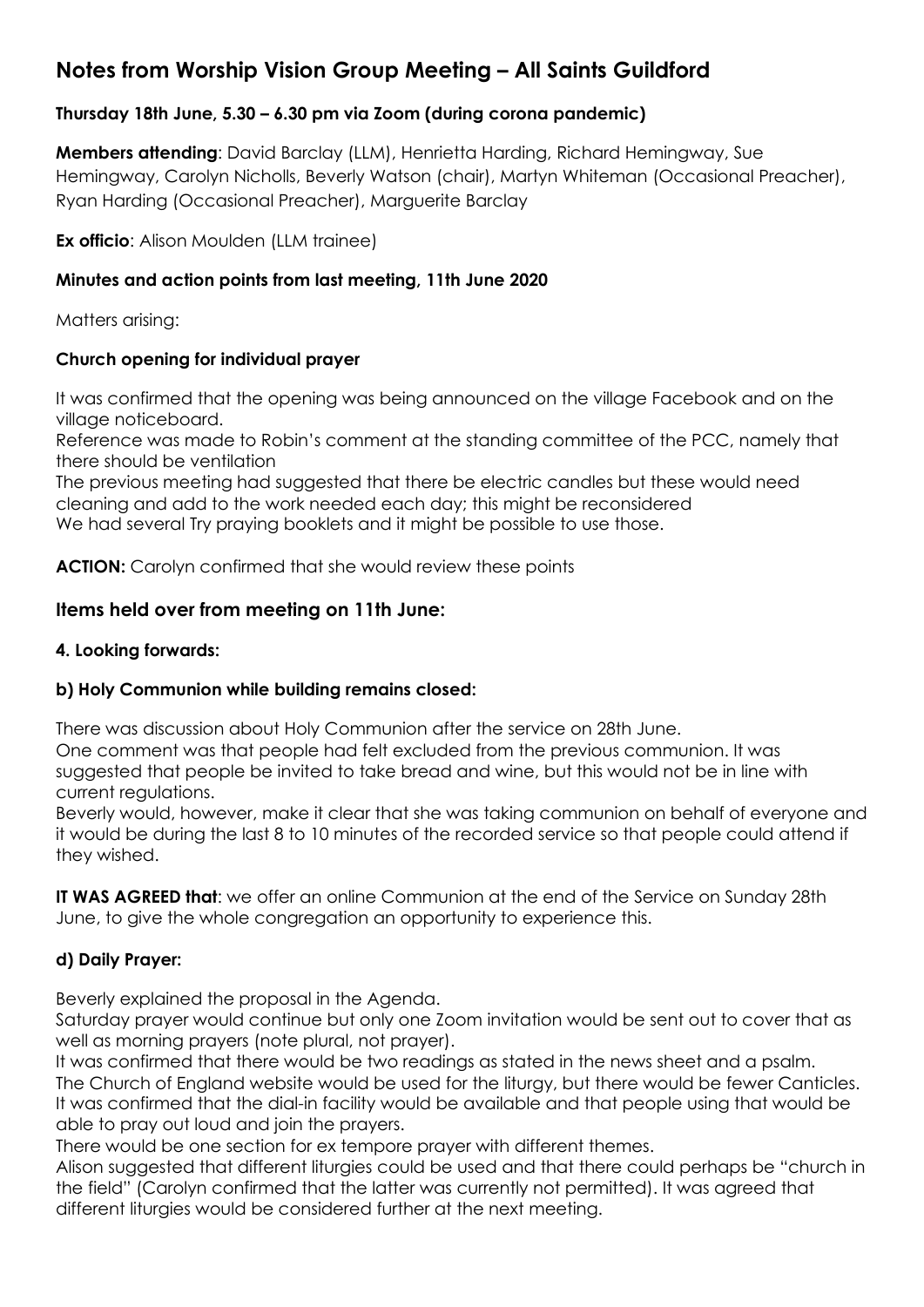It was suggested that people needed stability and continuity at the present time, although Alison pointed out that seekers might need something new and fresh.

It was agreed to limit the time on Monday Tuesday and Wednesday to 30 minutes and the proposal amended accordingly.

**IT WAS AGREED that:** We offer Morning Prayers on Mondays/Tuesdays/Wednesdays at 9.15am, from 22nd June onwards via Zoom. This will use the framework of Morning Prayer, but with fewer canticles and more time for extempore prayer. Those who attend will have the opportunity to lead and choose topics for prayer. (This allows for the Thursday Communion to be reopened at a later date, if required). The time would be limited to 30 minutes. The Saturday prayer would continue as now, but all prayer times would be sent out on one Zoom invite.

#### **e) and f) What are we learning from the online Services, that we need to continue when our church reopens? Do we need to continue to offer a digital Service when our church reopens?**

There was then discussion about how we go forward when the church reopened for services. The proposal in the Agenda was considered and Sue commented that this was a good way forward, providing flexibility and took account of current and changing regulations. It was agreed that Vision group leaders would be encouraged to speak to all their members.

**IT WAS AGREED** that: we hand the responsibility for this to a Strategic Team (Beverly, Carolyn, Henrietta, Trish), who will consult with all the Vision Group leaders on this issue. Members of the Worship VG will be welcome to offer their thoughts to the Strategic Team for consideration.

## **5. Worship Space:**

**a) Church furniture** – update Beverly (Floor refurbishment 29th June – 3rd July. Chairs due 3rd August).

Beverly confirmed that all the money necessary for the new seating had been collected: that the floor would be refurbished on the 29th June and the chairs would be delivered on the 3rd August. The wardens were getting the church ready; wood had been requested and the rest would be taken by the company doing the flooring.

There was a vote of thanks for all the work undertaken by Carolyn, the project manager, and the other wardens.

[Alison left the meeting for another appointment.

**b) Prayer window in church foyer** – people to take responsibility for producing prayers

Beverly asked whether there was anyone prepared to be responsible for the prayer window in the church foyer. The prayer tree had been used and Annie had provided prayers for Easter and Pentecost.

Carolyn wished to have the prayers changed once a month and it was suggested that someone outside this group should be asked to take on this responsibility: Rosemary Woodcock was suggested.

Beverly pointed out, however, that there was a safeguarding issue using someone outside the group.

It was agreed that Rosemary would be asked, but that someone in the group would be responsible for passing any material she suggested.

**ACTION**: It was agreed that Beverly would speak to Rosemary.

#### **6. Courses:**

**Alpha Course:** Postponed to September 2020, if lock-down has ended